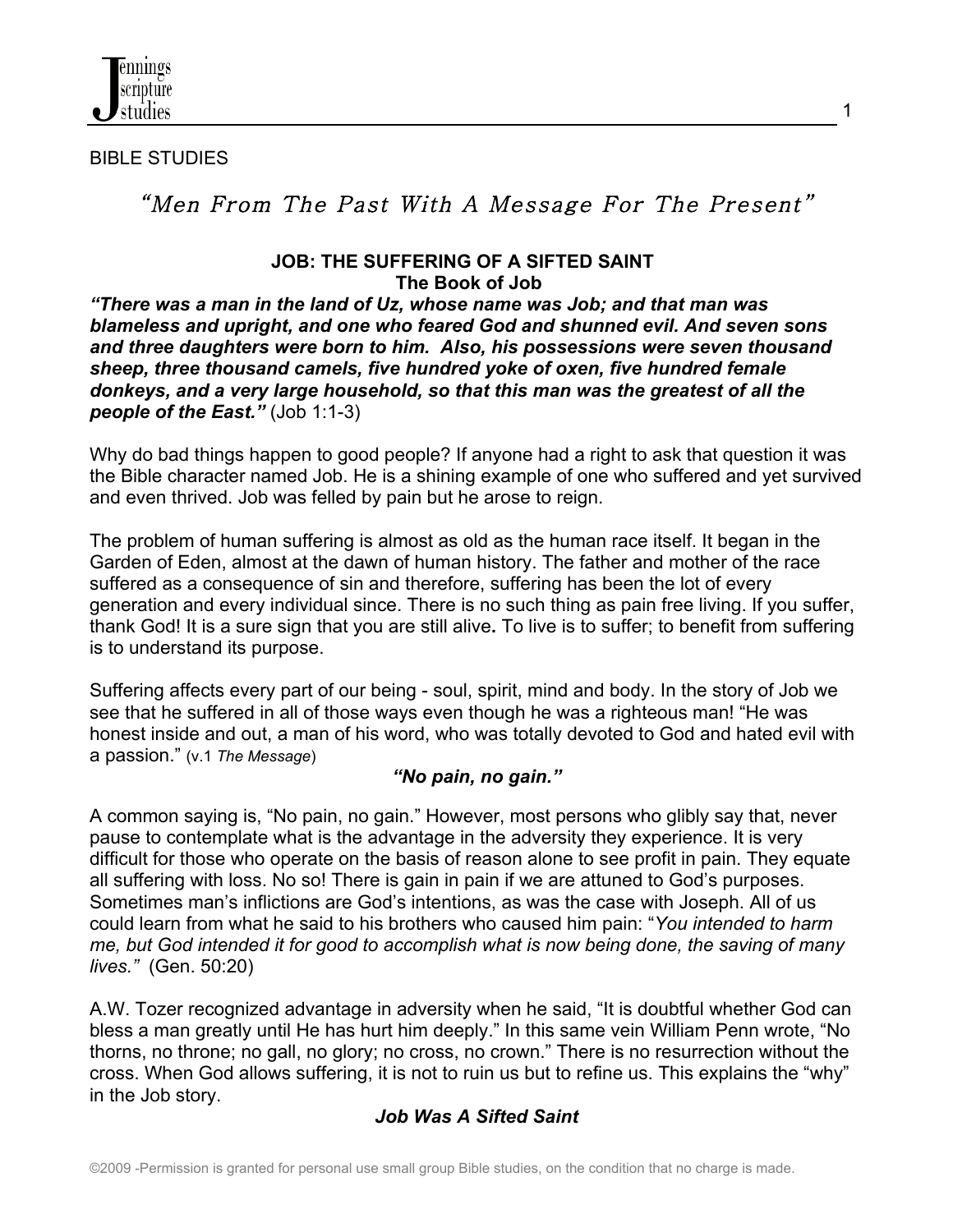Sifting is a way of refining. Job and Peter are just two of the examples of righteous persons who were put through the sieve of testing. Jesus said to Peter, *"Simon, Simon! Indeed, Satan has asked for you, that he may sift you as wheat. But I have prayed for you, that your faith should not fail."* (Luke 22:31)

Jesus told Peter that he was to be sifted; God did not tell Job that he was to be sifted. In fact, God brought Job to Satan's attention: *"Then the LORD said to Satan, "Have you considered My servant Job, that there is none like him on the earth, a blameless and upright man, one who fears God and shuns evil?"* (Job 1:8) This could well be the best complement that God ever paid to mortal man!

#### *How Was Job Sifted?*

Before answering that question, let us review who was sifted. We are told that Job had *"seven sons and three daughters were born to him. Also, his possessions were seven thousand sheep, three thousand camels, five hundred yoke of oxen, five hundred female donkeys, and a very large household, so that this man was the greatest of all the people of the East."* (Job 1:2-4)

Here was a righteous and rich man, who seemingly had everything heart could desire, yet he was subjected to the sieve of suffering. Sifting is a process whereby the imperfections and/or impurities are sifted out. God permitted Job to be sifted in the following ways:

# **JOB WAS SIFTED BY HIS FOE.**

Satan, the Accuser, came before God claiming that the only reason why Job was faithful was because God had blessed him with wealth and if God took His hand off of Job, Job would curse God. God allowed Satan to sift Job.

He attempted to drive a wedge between Job and God. In a short span of time, Job lost his children, his wealth and even his health. In spite of these calamities, Job maintained his integrity and faith. In this, Job gives us a great example to follow when we find ourselves in the midst of great adversity because of the attacks of the devil.

Satan is also our foe and he wants to rob us of all of God's blessings. Paul writes to the Corinthians that Satan is *"the god of this world*" and his ultimate goal is to keep sinners *"from seeing the light of the gospel of the glory of Christ, who is the image of God."* (II Cor.4:4) As the poet states,

> *"To lose your wealth is much, To lose your health is more; To lose your soul is such a loss That nothing can restore."*

The Apostle Peter, who also had his run-ins with the enemy of our souls, gives us warning as well as advice about dealing with the devil: *"Be sober, be vigilant; because your adversary the devil walks about like a roaring lion, seeking whom he may devour. Resist him, steadfast in the faith, knowing that the same sufferings are experienced by your brotherhood in the world. But may the God of all grace, who called us to His eternal glory by Christ Jesus, after you*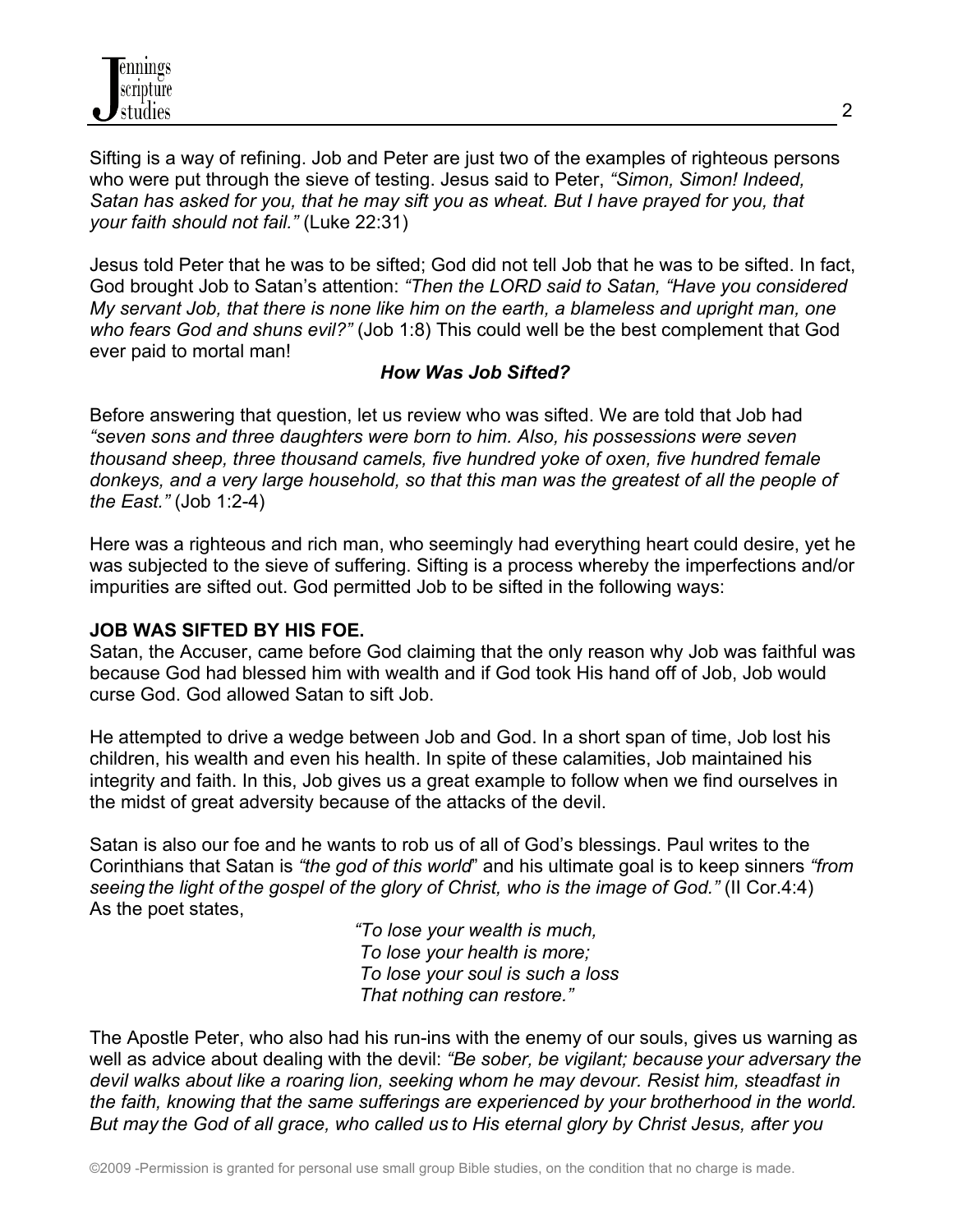*have suffered a while, perfect, establish, strengthen, and settle you. To Him be the glory and the dominion forever and ever. Amen."* (I Peter 5:8-11)

Satan's power over the children of God is limited. He had to get permission from God to take Job's children, health and wealth. Satan was limited to that which God allowed. Because Satan cannot exceed the limits that God sets, we have no reason to fear Satan's attacks. We must be on guard and not allow any experience to drive a wedge between us and God. We cannot control how Satan attacks, we can choose how we will respond when it happens. Satan is still the accuser of the children of God but his end is already foretold: *"Then I heard a loud voice saying in heaven, "Now salvation, and strength, and the kingdom of our God, and the power of His Christ have come, for the accuser of our brethren, who accused them before our God day and night, has been cast down."* (Rev. 12:10)

#### **JOB WAS SIFTED BY HIS FAMILY.**

*"Then his wife said to him, "Do you still hold fast to your integrity? Curse God and die!" But he said to her, "You speak as one of the foolish women speaks. Shall we indeed accept good from God, and shall we not accept adversity?" In all this Job did not sin with his lips."* (Job 2:9-10)

If there ever was a time when Job needed words of sympathy, love and understanding it was in this hour. Nevertheless, he received from his wife a rebuke and an evil suggestion. She became the helpmeet who was a hindrance.

Job makes reference to his wife only one more time. He says, *"My breath is strange to my wife, though I entreated for the children's sake of mine own body."* (Job 19:17 kjv) From this it would seem that even his wife had regarded him as an object of divine displeasure and had also left him to suffer alone.

Of course, Job's physical condition, admittedly, was loathsome, his body being covered with boils. *"And he took for himself a potsherd with which to scrape himself while he sat in the midst of the ashes. Then his wife said to him, "Do you still hold fast to your integrity? Curse God and die!"* (Job 2:8,9) If anyone needed a Care-Giver; a Nurse-Maid; a cool cloth placed on a fevered brow; a tender word of encouragement, it was Job. And who better to give that assistance than his wife?

And another question: where were Job's other relatives while he was sitting upon an ashheap scraping his itching boils with a broken piece of pottery? Oh, yes, he did have other relatives! Read the following and then scratch your head: *"Then all his brothers, all his sisters, and all those who had been his acquaintances before, came to him and ate food with him in his house…."* (Job 42:11)

When did they come? After Job's ordeal had ended! Where were they when Job needed them? And when they finally came to see Job they are a bunch of moochers! They "*ate food with him in his house."* Can't you hear them gushing out their words of sympathy after Job recovered?

I have known people like that – absent during the sickness, the surgery, the sorrow. They paid no visits, sent no cards of comfort, brought no flowers to cheer the hurting one. But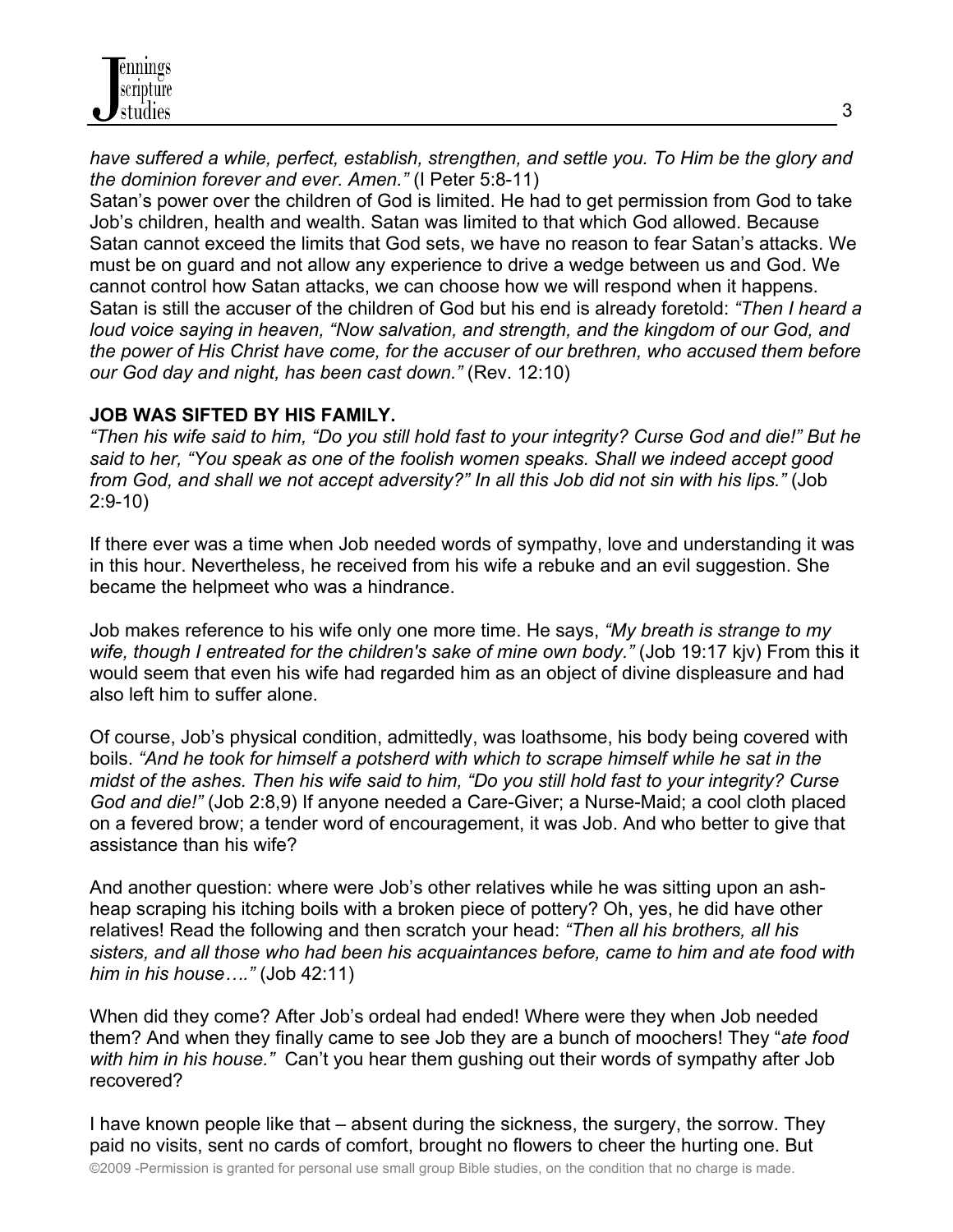

afterward, when the storm had passed, they swoon around the one who is healthy again and pretend to care. Their hypocrisy stinks worse than Job's boils! We say, "Misery loves company." There is the sense in which that saying means "since I am miserable, I want you to also be miserable!" But there is another meaning to that phrase. Indeed, those who are miserable *need* company. To suffer alone adds suffering to suffering. To be abandoned when suffering is to add insult to injury. Even Jesus cried out on the cross, *"My God! My God! Why have You forsaken Me?"* 

#### **JOB WAS SIFTED BY HIS FRIENDS.**

*"Now when Job's three friends heard of all this adversity that had come upon him, each one came from his own place—Eliphaz the Temanite, Bildad the Shuhite, and Zophar the Naamathite. For they had made an appointment together to come and mourn with him, and to comfort him."* (Job 2:11)

Job's friends were of a great comfort to him – until they opened their mouths and began to speak! At first they grieved silently, but then they started telling Job that his sin had brought the suffering and loss. They encourage him to confess and repent and turn back to God.

His friends made the often made mistake of trying to be "fixers." They first "fix" the blame for Job's troubles upon Job and then they try to "fix" him by pelting him with answers to questions that he does not ask. His response? "*Miserable comforters are you all!*" (Job 16:2) And he was right.

"In every generation there are those men and women who pretend to be able to instruct us in a way of life that guarantees that we will be 'healthy, wealthy, and wise.' According to the propaganda of these people, anyone who lives intelligently and morally is exempt from suffering." (Eugene Peterson, Introduction to the book of Job.)

It is interesting that these same persons make sure that they have Health Insurance, a good Primary Care physician and dentist and go to the hospital for common corrective surgeries in about the exact same ratio as those whom they consider "unintelligent and immoral." And, they eventually die, like everyone else, but not without some painful cause!

Job's friends were certain that they were correct in their judgment of him. But in the end, God rebuked them for their pride and arrogance. We must be careful not to judge others who are suffering. In the midst of pain, the sufferer does not need counsel but comfort.

The ministry of comfort is such an important ministry in the life of a church. There are many encouragements in the New Testament to minister to one another. Some of them are:

- Love one another John 13:34-35
- Care for one another 1 Corinthians 12:25
- Serve one another Galatians 5:13
- Bear one another's burdens Galatians 6:2
- Comfort one another 1Thessalonians 4:18
- Consider one another Hebrews 10:24
- Pray for one another James 5:16
- Have compassion one to another 1 Peter 3:8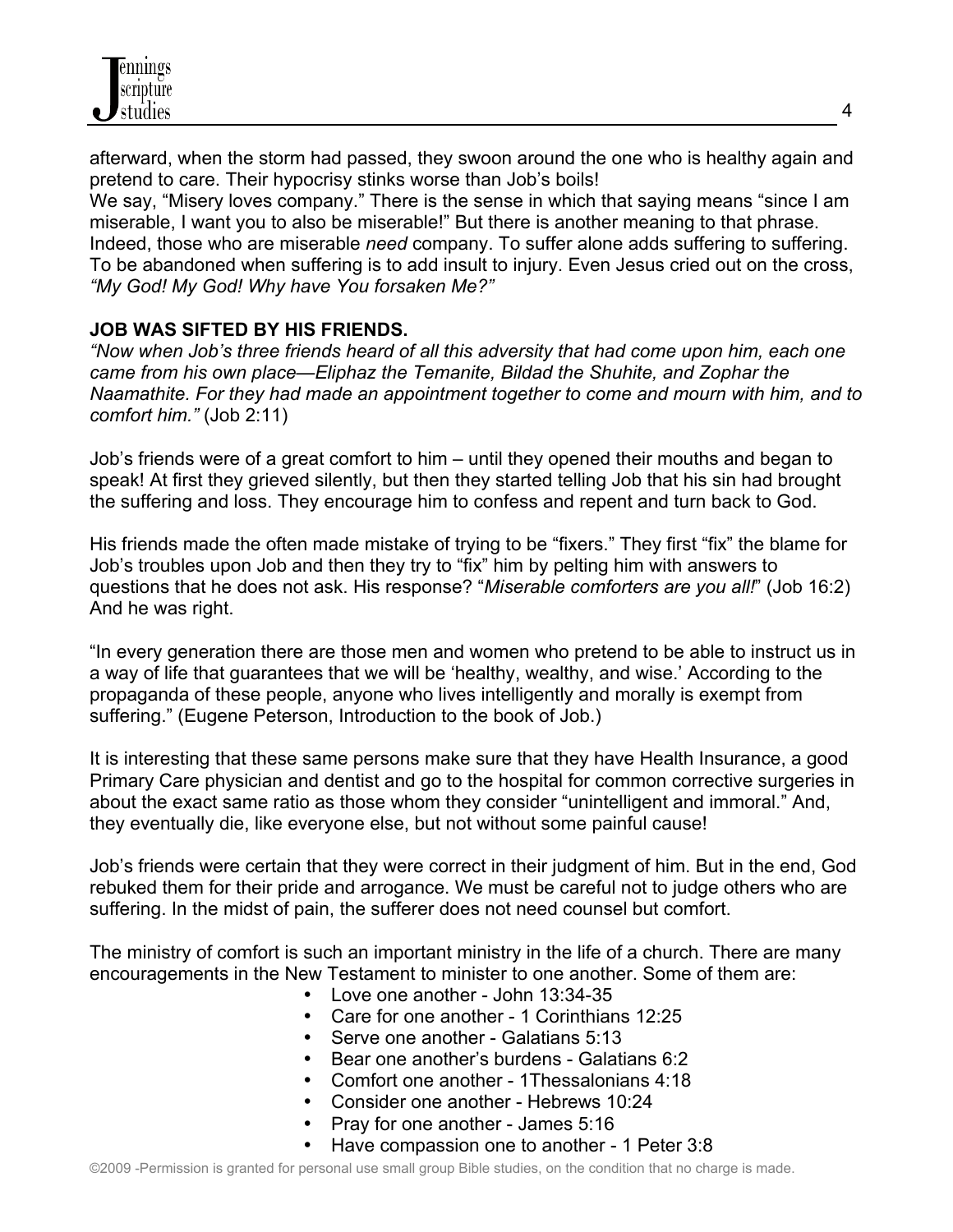

• Be hospitable one to another - 1 Peter 4:9

Ethel H. McCauley wrote an excellent article in this regard entitled, "Where Were You?" I have excerpted some of it as follows:

"Where were you when I needed you so much? You knew. I was careful to send word to you. I thought, like the Samaritan of old, you would bind up my wounds. If you did not know what to say, just two words, 'I care,' would have sufficed. I know – you were busy. But when my world crumbled about me like a castle in the sand, I needed your visit. You were not aware that there were times I feared even my Heavenly Father had forsaken me."

"You were not conscious of the times I went to my mail box looking for a letter or card of encouragement, only to find it empty. I am better now. There are scars in my heart that others do not see. If I met you today, I would shake your hand. I could even smile. But, down deep, I no longer consider you my close friend. When I needed you most, you were not there."

We call those types of friends, "Fair weather friends." A true friend, *"Loves at all times"* (Prov.17:17) and, thank God! there are those friends "*who stick closer than a brother*." (Prov.18:24)

# **D. JOB WAS SIFTED BY HIS FATHER.**

We must not forget that Job's Heavenly Father initiated the entire sifting scenario by calling Satan's attention to Job: *"The LORD said to Satan, "Have you considered My servant Job, that there is none like him on the earth, a blameless and upright man, one who fears God and shuns evil?"* (Job 1:8)

Job was God's exhibit "A" among the saints of his day, and God said in essence, "See if you can turn Job against me," knowing that Job would prove to be true blue. So Satan did his worst and Job came through with flying colors. God knew that Job was a jewel, for God was the Jeweler who made him! An unknown writer has formed this truth in poetic verse:

> *"When God wants to drill a man, And thrill a man, And skill a man To play the noblest part; When He yearns with all His heart To create so great and bold a man That all the world shall be amazed, Watch His methods, watch His ways!*

> *How He ruthlessly perfects Whom He royally elects! How He hammers him and hurts him, And with mighty blows converts him Into trial shapes of clay which Only God understands; While his tortured heart is crying And he lifts beseeching hands!*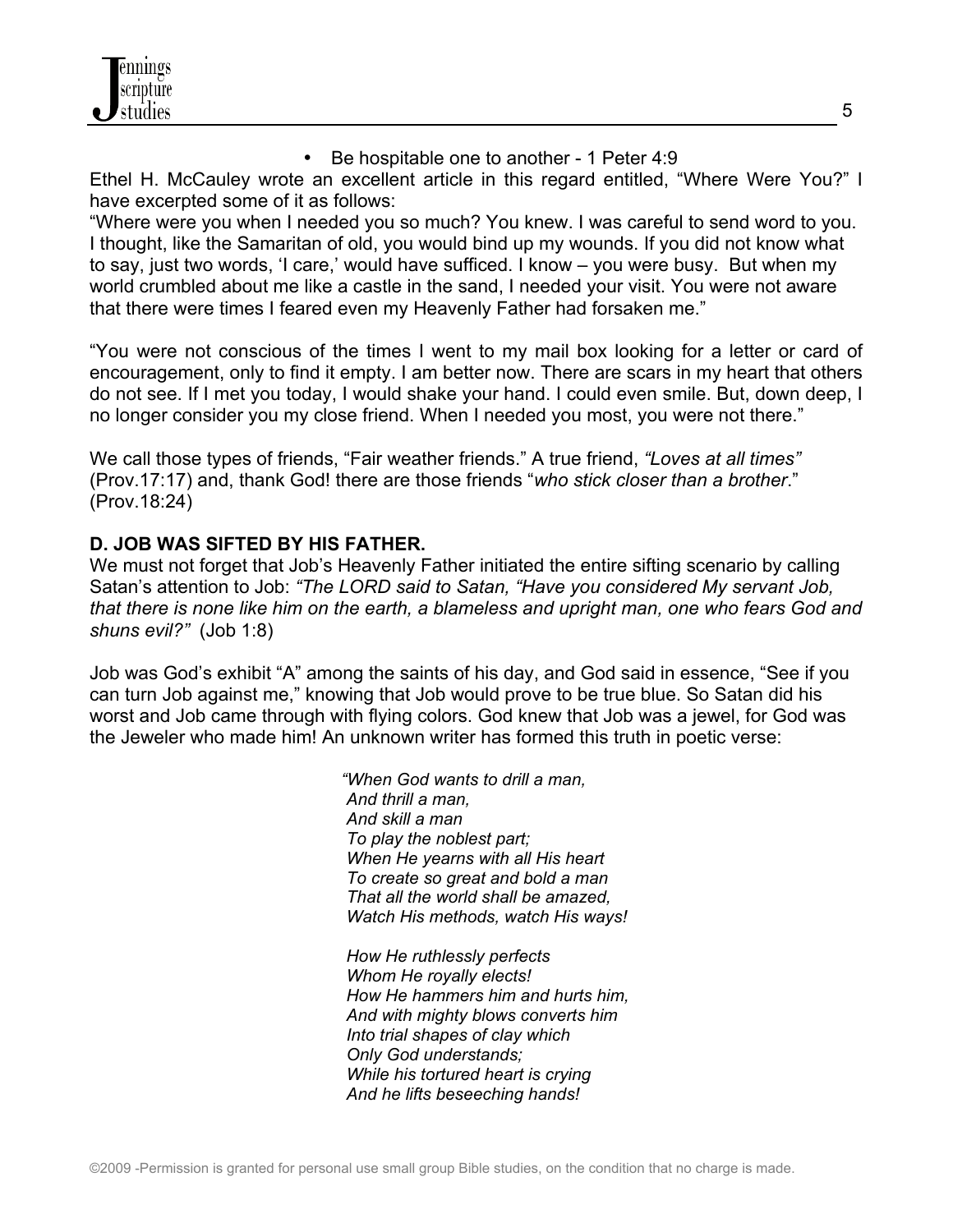

 *How He bends but never breaks When his good He undertakes; How He uses whom He chooses, And with every purpose fuses him: By every act induces him To try his splendor out— God knows what He's about."*

When Jesus prayed in Gethsemane, *"Not as I will, but as you will",* he understood that he could not be the Father's instrument of redemption without surrendering to the Father's will. If Jesus the Son of God, could not accomplish his Father's will apart from suffering, what makes us think we can accomplish the purposes of God, apart from pain, as long as we are in these frail bodies?

Free Church of Scotland pastor and hymn writer, George Matheson (1842-1906)—who is perhaps best known for his hymn "O Love That Will Not Let Me Go"—once confessed to his "lack of gratitude for a most unpleasant providence." He became totally blind at age 20. While contemplating his ingratitude one day, he wrote, "My God, I have never thanked Thee for my thorn! I have thanked Thee a thousand times for my roses, but never once for my thorn."

Job's finest words reveal his great saintly stature: *"When He has tested me, I shall come forth as gold."* And he did. (Job 23:10) Job knew what God was about! James writes, *"You have heard of the patience of Job…."* (James 5:11) Yes, and we have now seen the patience of Job, the most sifted saint in the Bible.

#### **CONCLUSION**

I love the way the book of Job ends! God has the last word. He rebukes Job's friends. In the end, Job is restored to health, happiness and wealth. Here is the record:

*"And so it was, after the LORD had spoken these words to Job, that the LORD said to Eliphaz the Temanite, "My wrath is aroused against you and your two friends, for you have not spoken of Me what is right, as My servant Job has."* (Job 42:7)

*"And the LORD restored Job's losses when he prayed for his friends. Indeed the LORD gave Job twice as much as he had before. Then all his brothers, all his sisters, and all those who had been his acquaintances before, came to him and ate food with him in his house; and they consoled him and comforted him for all the adversity that the LORD had brought upon him. Each one gave him a piece of silver and each a ring of gold. Now the LORD blessed the latter days of Job more than his beginning; for he had fourteen thousand sheep, six thousand camels, one thousand yoke of oxen, and one thousand female donkeys. He also had seven sons and three daughters."* (Job 42:10-14)

#### **SOME LESSONS FOR SAINTS WHO ARE SIFTED:**

- 1.In spite of all the pain, loss and suffering, Job never once gave up on God.
- 2. Job showed the kind of trust we are to have: "*Though He slay me, yet will I trust Him."* (Job13:15)

©2009 -Permission is granted for personal use small group Bible studies, on the condition that no charge is made.